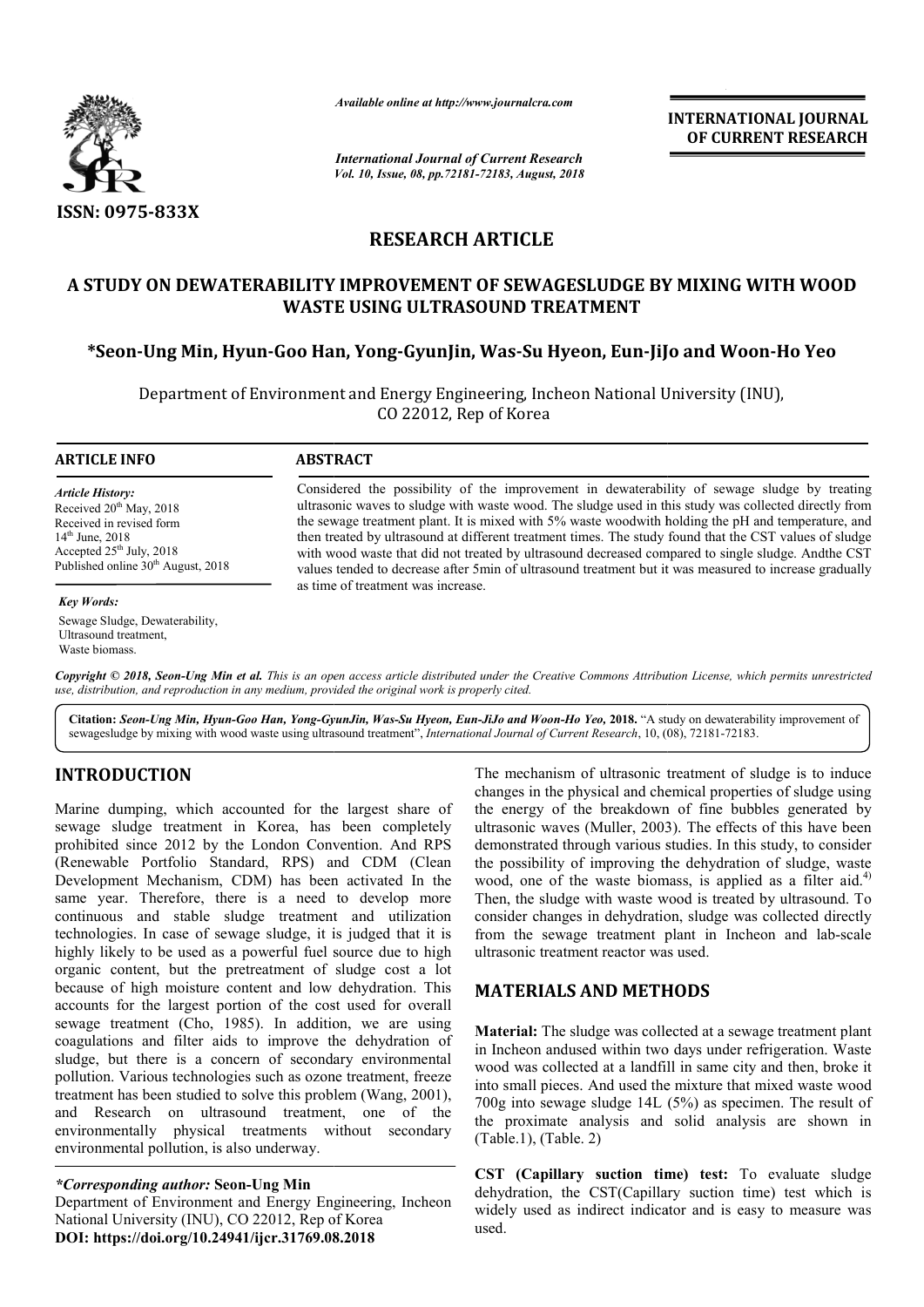**Table 1. Proximate analysis of sewage sludge and waste wood**

| Material      | Moisture (water $\%$ ) | Volatile matter (water %) | Ash (water $\%$ ) | Fixed Carbon (water %) |
|---------------|------------------------|---------------------------|-------------------|------------------------|
| Sewage Sludge | $97.63 \pm 0.31$       | 02 $\pm$ 0.10             | $14\pm 0.16$      | $0.21 \pm 0.05$        |
| Waste wood    | 17 59±1 31             | 51 37 $\pm$ 3 46          | $6.17\pm2.65$     | $24.86\pm4.98$         |

**Table 2. Solid analysis of sewasgesludge and waste wood**

| Material      | ΓS(%)            | $VS/TS(\%)$      | VS(%)            | SS(mg/l)        |
|---------------|------------------|------------------|------------------|-----------------|
| Sewage Sludge | $2.37\pm0.31$    | 52.05 $\pm$ 0.65 | $1.23 \pm 0.18$  | $149181\pm2733$ |
| Waste wood    | $82.41 \pm 1.31$ | $92.54\pm3.13$   | $76.24 \pm 2.60$ |                 |

**Table 3. CST variation with Sonication time**

| Sonication time                |                        |              |                          |                          | $\mathcal{D}$<br>∠∪      | 30  | 60 | 120<br>14 U |
|--------------------------------|------------------------|--------------|--------------------------|--------------------------|--------------------------|-----|----|-------------|
| $\cap$ $\Gamma$<br>(sec<br>∟ບ⊥ | Sludge with waste wood | 20           | 102<br>ــ                | ⊣<br>.                   | 95.9                     | 98. |    | 621.8       |
|                                | `Sludge                | $\sim$<br>رے | $\overline{\phantom{0}}$ | $\overline{\phantom{0}}$ | $\overline{\phantom{0}}$ |     |    |             |

This is a simple experimental method of indicating value of resistance approximately. When the sludge is injected into the funnel, which has an internal diameter of 10mm, the time for moving of water in the sludge is measured through two electrodes and timers and this is called  $\text{CST}$ .<sup>5)</sup> CST values are low for specimens which have high dewaterability. The mixture was rapidly stirred at 160rpm for 30 seconds, then stirred at 40rpm for 90 seconds, then measure the CST of the specimens after filtering with 5mm test sieve (Figure. 1) shows a diagram of the CST test device.



**Figure 1. The diagram of the CST tester**

#### **Ultrasound treatment reactor**

The ultrasound treatment reactor was made in lab lab-scale (15L), with an ultrasonic transducer set at 20kHz and the controller of ultrasonic power. The sludge with waste wood put into the reactor and considered changes of CST values over ultrasonic treatment time.



**Figure 2. The diagram of the ultrasound treatment reactor**

The changes of CST values of the mixture which mixed 700g of waste woond into 14L of sewage sludge were measured after The changes of CST values of the mixture which mixed 700g of waste woond into 14L of sewage sludge were measured after ultrasound was applied at different time (5min, 10min, 20min, 30 $\min$ , 60 $\min$ , 120 $\min$ ) at an constant temperature (25 $\textdegree$ C) and pH  $(6.4)$ . As a result (Table 3), (Figure 3), the CST value of sludge with waste wood (before ultrasound treatment) was sludge with waste wood (before ultrasound treatment) was reduced by 13% compared to single sludge. And when mixture was treated by ultrasound the CST value decreased 16.5% in case of 5min. But the CST values becomes increased as the treatment time increased. This is believed to be caused by waste wood. In detail, the improvement in dewater ability of sludge is because ultrasonic waves breaks cells of sludge and thus release bound water from cells into aqueous phase,<sup>6)</sup> but waste wood disturbed this. treated by ultrasound the CST value decreased 16.5% in of 5min. But the CST values becomes increased as the ment time increased. This is believed to be caused by e wood. In detail, the improvement in dewater ability of ge In two<br>terms (So Find Carbon (water %)<br>  $14\div 6$ ) Example (Carbon (water %)<br>  $17\div 2.65$  24.864498<br>
And waste wood<br>  $\frac{20}{34}$   $\frac{149181\div 2733}{149181\div 2733}$ <br>
and waste wood<br>  $\frac{20}{34}$   $\frac{3859}{98.7}$   $\frac{3156}{3156}$ 



**Figure 3. CST variation with Sonication time** 

### **Conclusion**

In this study, waste wood, one of the waste biomass, was used as a filter aid in sewage sludge treatment, then ultrasound treatment was applied to identify the possibility of improvement in dehydration of sewage sludge. After mixing 5% of waste wood into sludge, an ultrasonic wave of 20 kHz and 200W was shot in different times. As a result, the CST values of sludge with wood waste that did not treated by ultrasound decreased compared to single sludge. And the CST values tended to decrease after 5min of ultrasound treatment but it was measured to increase gradually as time of treatment was increase. The results of this study show that the mixture of sludge and waste wood and ultrasound treatment in less than five minutes can have positive effects on dewaterability of this study, waste wood, one of the waste biomass, was used<br>a filter aid in sewage sludge treatment, then ultrasound<br>atment was applied to identify the possibility of<br>provement in dehydration of sewage sludge. After mixing<br> was shot in different times. As a result, the CST sludge with wood waste that did not treated by decreased compared to single sludge. And the CST ded to decrease after 5min of ultrasound treatment measured to increase grad